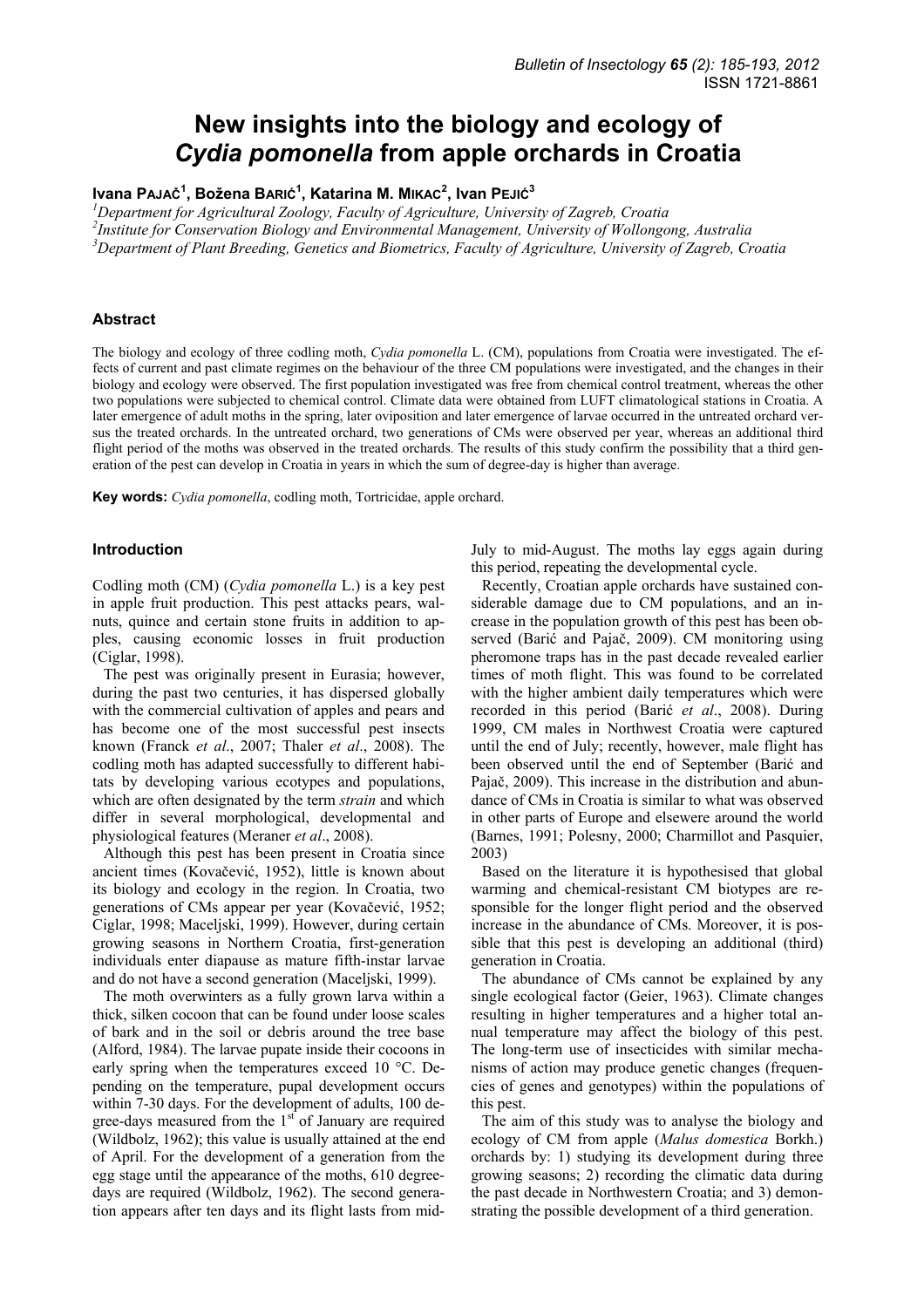## **Materials and methods**

The study was conducted during the 2008, 2009 and 2010 growing seasons in two commercial orchards and in one extensive production orchard with different agroecological production conditions.

The orchards are situated in the largest appleproducing region of Croatia, near the borders of Hungary and Slovenia (figure 1).

The orchards in this region range from 70 to 250 ha in area, and the apples are produced according to the principles of integrated pest management (IPM) (Pajač *et al*., 2011). The three sampled orchards were differentiated based on their insecticide treatments. Orchard 1 (Beloslavec) was characterised by a low cultivation level without any insecticide applications and the apple production in this orchard was classified as untreated orchard. This orchard is surrounded by natural pasture without any organised agricultural production. Orchards 2 (Kloštar Ivanić) and 3 (Nedelišće) were characterised by intensive cultivation in accordance with IPM procedures and sprayed with organophosphates, insect growth regulator (IGR) insecticides and neonicotinoid insecticides seven times during the growing season (treated orchards). Since the studied orchards differ in size, a central 1 ha area was chosen for trap placement in each orchard to minimise variation in the experiment.

The Kloštar Ivanić orchard was established 15 years ago and the Nedelišće orchard has the longest integrated control programme running of all three orchards investigated. The geographic distance between the orchards are as follows: Beloslavec to Kloštar Ivanić is 55 km; Beloslavec to Nedelišće is 60 km; and Kloštar Ivanić to Nedelišće is 110 km. Hence, the CM populations are assumed to be isolated from one another. In all three orchards Idared, Golden Delicious and Jonagold apple varieties were grown.

## CM biology

The development of CM during the growing seasons of 2008, 2009 and 2010

One hundred plant organs (leaves and fruits) were examined for the presence of eggs every week throughout the growing period. The presence of larvae was observed by inspecting 1000 fruits of the Idared variety for damage according to EPPO (EPPO Standards, 2004) standards. Trees were randomly selected for examination at the time of ripening and all of the fruits were harvested. Overwintering populations were monitored by collecting diapausing larvae from 20 cardboard traps placed on the main trunk of each tree in the middle and on the edges of the orchards.

#### CM flight dynamics

The appearance of CM males was observed using delta sticky pheromone traps (Csalomon®). The pheromone traps were placed in the middle and on the edges of the chosen areas in the orchards. A total of three traps were placed in each orchard. According to the manufacturer's instructions, the attractant range of the traps is approximately 500 m; thus, it was assumed that the sampled moths were from the population that existed in those orchards only.

The traps were placed in the three orchards during the second half of April, before the appearance of the first flight of CM was theoretically possible. The pheromone traps were changed every four weeks. The catch of moths from all three traps was counted every two days. Monitoring of adult CM was conducted until the beginning of October.

For each season, the captures were compared with captures from 1997 to 1999 (3 years) in the Kloštar Ivanić orchard and captures from 1993, 1997, 1998 and 1999 (4 years) in the Nedelišće orchard. Past data only exist for the commercial orchards, i.e. Kloštar Ivanić and Nedelišće, and thus, the extensive production orchard, Beloslavec, was not included.

#### CM ecology

The comparison of the Phenology Model Database (Wildbolz, 1962) with the observational field data

Climatic data on the mean average daily temperatures were collected from LUFT climatological stations (data not shown). This data was used to calculate the expected emergence of each life stage of CM using the Wildbolz theoretical model (1962).



**Figure 1.** The location of the three study sites/orchards (and populations) from which *C. pomonella* individuals were collected. 1: Beloslavec (untreated); 2: Kloštar Ivanić (treated); 3: Nedelišće (treated).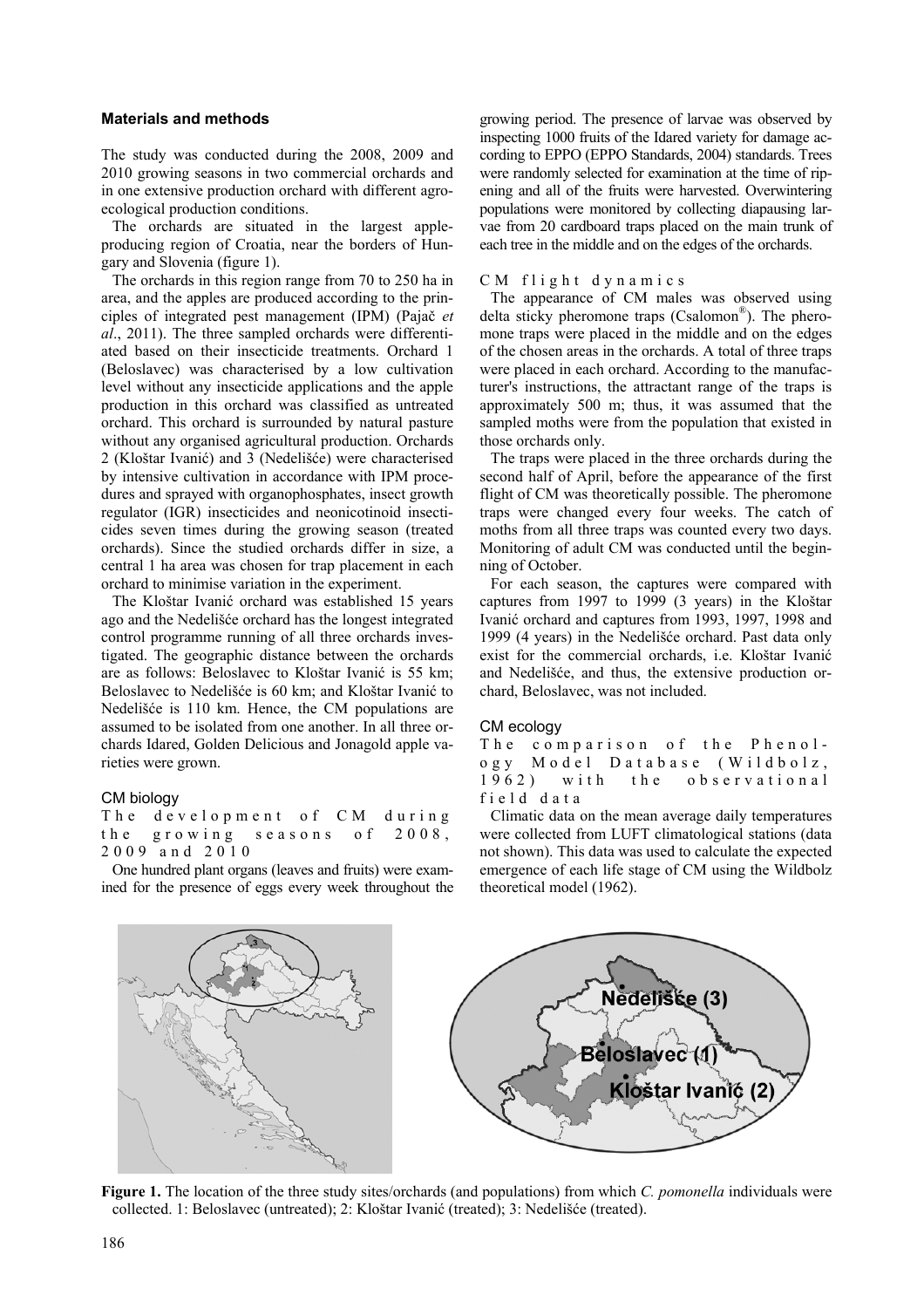The model is based on calculating the sum of daily mean air temperatures reduced by 10 °C (the thermal threshold for development of CM).

According to Wildbolz (1962) the thermal constant, on average 100 degree-days measured from the  $1<sup>st</sup>$  of January is required for the development of adults. Emergence of larvae from eggs is expected at 90 degree-days reported from the appearance of the first eggs observed. For the development of a generation from the egg stage until the appearance of the moths an average of 610 degree-days are required.

Calculated predictions were compared with actual appearances of CM life stages observed in the field.

## **Results**

CM biology

The development of CM during the growing seasons of 2008, 2009 and 2010

The data of the present three-year study on the developmental stages of CMs in three apple orchards (Beloslavec, Kloštar Ivanić and Nedelišće) are shown in tables 1, 2 and 3.

The emergence of the moths was later in the spring in the untreated orchard (Beloslavec) (table 1) than in the two treated orchards (Kloštar Ivanić and Nedelišće) (tables 2 and 3). Later oviposition observed by visual leaf inspection was also in accordance with the later emergence of the moths, and on average, the larvae also appeared later in the untreated orchard (Beloslavec). The late appearance of the larvae resulted in the later emergence of the second generation of moths. The start of the second flight was monitored through the development of larvae in cardboard traps and adult catches on pheromone traps (table 1).

In the untreated orchard, an additional third flight of CMs was not noted over the three-years. We assume that the larvae of the second generation went into diapause after the completion of their development.

In the Kloštar Ivanić orchard, an additional or potential third flight period of CM was observed during all three of the growing seasons (table 2). An additional flight of CM was also recorded in 2009 in the Nedelišće orchard (table 3). In the Kloštar Ivanić and Nedelišće orchards the additional flight of moths was determined by monitoring the development of larvae in cardboard traps and adult catches on pheromone traps. Oviposition and the development of larvae were determined by the visual inspection of fruit (tables 2 and 3).

#### CM flight dynamics

On average, CM flight started later from 1993 to 1999 than from 2008 to 2010 in treated orchards (i.e. Kloštar Ivanić and Nedelišće). In the years 2008, 2009 and 2010, CM flight started earlier and ended later in the season. Different situation has been observed in untreated orchard (i.e. Beloslavec) where flight distribution data from 2008 to 2010 strongly resembles the flight distribution data from 1993 to 1999 in treated orchards (i.e. Kloštar Ivanić and Nedelišće) (tables 4, 5 and 6).

From 1993 to 1999, CM flight began in early May (tables 5 and 6), whereas it began two to four weeks earlier during 2008, 2009 and 2010, in mid-April (tables 5 and 6).

From 1993 to 1999 CM flight ended in mid-August (tables 5 and 6), whereas flight was prolonged in recent years (i.e. 2008, 2009 and 2010) and lasted until the beginning of September (tables 5 and 6).

**Table 1.** Comparison of Phenology Model Database and field monitoring of *C. pomonella* in the untreated orchard Beloslavec.

|                                                              |                |                                 | 2008                                                                       |                                            |                                 | 2009                                                                    |                                             | 2010                            |                                                                                             |                                                |  |
|--------------------------------------------------------------|----------------|---------------------------------|----------------------------------------------------------------------------|--------------------------------------------|---------------------------------|-------------------------------------------------------------------------|---------------------------------------------|---------------------------------|---------------------------------------------------------------------------------------------|------------------------------------------------|--|
| Pest stage                                                   |                | Emergence<br>observed<br>(date) | $\widehat{=}$<br>accumulations<br>$\mathcal{S}$<br>Degree-day<br>(temp. in | 1962)<br>Emergence<br>Wildbolz<br>expected | Emergence<br>observed<br>(date) | $\widehat{=}$<br>accumulations<br>(temp. in $^{\circ}C$ ><br>Degree-day | 1962)<br>Emergence<br>Wildbolz,<br>expected | Emergence<br>observed<br>(date) | $\widehat{\Xi}$<br>accumulations<br>$\mathcal{S}^{\wedge}$<br>Degree-day<br>$\Xi$<br>(temp. | 1962)<br>Emergence<br>(Wildbolz,<br>$expected$ |  |
| I. Generation                                                | Adults<br>Eggs | 07.05.<br>09.05.                | 104.60<br>113.70                                                           | 06.05.                                     | 27.04.<br>01.05.                | 148.50<br>162.80                                                        | 17.04.                                      | 30.04.<br>03.05.                | 114.20<br>136.50                                                                            | 29.04.                                         |  |
|                                                              | Larva          | 23.05.                          | 201.90                                                                     | 21.05.                                     | 14.05.                          | 252.30                                                                  | 07.05.                                      | 23.05.                          | 221.00                                                                                      | 14.05.                                         |  |
| II. Generation                                               | Adults<br>Eggs | 13.07.<br>15.07.                | 774.90<br>790.70                                                           | 09.07.                                     | 03.07.<br>05.07.                | 713.20<br>737.50                                                        | 04.07.                                      | 08.07.<br>10.07.                | 694.40<br>719.60                                                                            | 10.07.                                         |  |
|                                                              | Larva          | 25.07.                          | 877.80                                                                     | 16.07.                                     | 15.07.                          | 841.50                                                                  | 14.07.                                      | 16.07.                          | 816.70                                                                                      | 16.07.                                         |  |
| Potential III.                                               | Adults<br>Eggs | not noticed<br>not noticed      |                                                                            | 03.09.                                     | not noticed<br>not noticed      |                                                                         | 22.08.                                      | not noticed<br>not noticed      |                                                                                             | 07.09.                                         |  |
| Generation                                                   | Larva          | not noticed                     |                                                                            | 11.09.                                     | not noticed                     |                                                                         | 31.08.                                      | not noticed                     |                                                                                             | 24.09.                                         |  |
| Total sum of degree-days<br>$(1st January - 30th September)$ | 1,454.50       | 1,704.90                        |                                                                            |                                            |                                 |                                                                         | 1,439.40                                    |                                 |                                                                                             |                                                |  |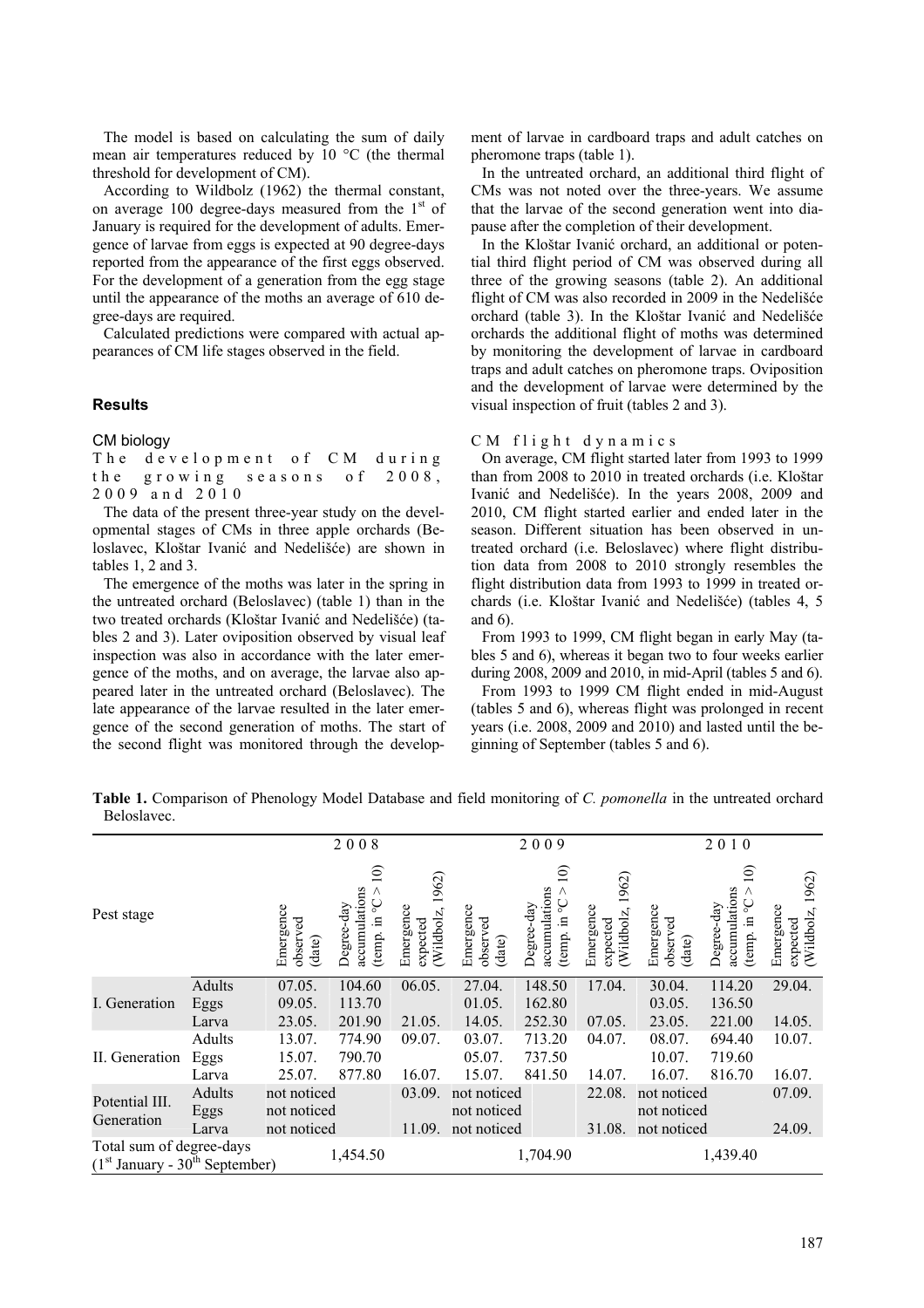|                                                              |                 |                                 | 2008                                                                    |                                             |                                 | 2009                                                                                |                                             | 2010                            |                                                                                 |                                             |  |
|--------------------------------------------------------------|-----------------|---------------------------------|-------------------------------------------------------------------------|---------------------------------------------|---------------------------------|-------------------------------------------------------------------------------------|---------------------------------------------|---------------------------------|---------------------------------------------------------------------------------|---------------------------------------------|--|
| Pest stage                                                   |                 | Emergence<br>observed<br>(date) | $\widehat{=}$<br>accumulations<br>(temp. in $^{\circ}C$ ><br>Degree-day | 1962)<br>Emergence<br>Wildbolz,<br>expected | Emergence<br>observed<br>(date) | $\widehat{=}$<br>accumulations<br>$\rm _{\circ}^{\circ}$<br>Degree-day<br>(temp. in | 1962)<br>Emergence<br>Wildbolz,<br>expected | Emergence<br>observed<br>(date) | $\widehat{=}$<br>accumulations<br>$\mathrm{C}_\circ$<br>Degree-day<br>(temp. in | 1962)<br>Emergence<br>Wildbolz,<br>expected |  |
| I. Generation                                                | Adults<br>Eggs  | 16.04.<br>19.04.                | 46.50<br>56.20                                                          | 03.05.                                      | 14.04.<br>16.04.                | 85.30<br>97.20                                                                      | 17.04.                                      | 23.04.<br>26.04.                | 67.90<br>87.30                                                                  | 28.04.                                      |  |
|                                                              | Larva           | 07.05.                          | 116.10                                                                  | 18.05.                                      | 07.05.                          | 183.70                                                                              | 08.05.                                      | 10.05.                          | 178.50                                                                          | 12.05.                                      |  |
| II. Generation                                               | Adults<br>Eggs  | 10.06.<br>12.06.                | 409.20<br>427.10                                                        | 05.07.                                      | 15.06.<br>17.06.                | 543.10<br>566.70                                                                    | 03.07.                                      | 23.06.<br>26.06.                | 533.00<br>555.60                                                                | 09.07.                                      |  |
| Potential III.                                               | Larva<br>Adults | 22.06.<br>28.07.                | 520.80<br>951.40                                                        | 12.07.<br>23.08.                            | 28.06.<br>27.07.                | 658.30<br>999.60                                                                    | 13.07.<br>22.08.                            | 04.07.<br>11.08.                | 658.00<br>1.111,10                                                              | 15.07.<br>02.09.                            |  |
| Generation                                                   | Eggs<br>Larva   | 29.07.<br>04.08.                | 963.80<br>1.049,10                                                      | 02.09.                                      | 29.07.<br>05.08.                | 1024.90<br>1.121,40                                                                 | 30.08.                                      | 15.08.<br>23.08.                | 1.162,40<br>1.252,10                                                            | 18.09.                                      |  |
| Total sum of degree-days<br>$(1st January - 30th September)$ |                 |                                 | 1,490.50                                                                |                                             |                                 | 1,677.10                                                                            |                                             |                                 | 1,457.40                                                                        |                                             |  |

**Table 2.** Comparison of Phenology Model Database and field monitoring of *C. pomonella* in the treated orchard Kloštar Ivanić.

**Table 3.** Comparison of Phenology Model Database and field monitoring of *C. pomonella* in the treated orchard Nedelišće.

|                                                              |                         |                                           | 2008                                                                              |                                              |                                 | 2009                                                                              |                                             |                                           | 2010                                                                                           |                                              |
|--------------------------------------------------------------|-------------------------|-------------------------------------------|-----------------------------------------------------------------------------------|----------------------------------------------|---------------------------------|-----------------------------------------------------------------------------------|---------------------------------------------|-------------------------------------------|------------------------------------------------------------------------------------------------|----------------------------------------------|
| Pest stage                                                   |                         | Emergence<br>observed<br>(date)           | $\overline{10}$<br>accumulations<br>Λ<br>$\rm _{\circ}$<br>Degree-day<br>temp. in | 1962)<br>Emergence<br>expected<br>(Wildbolz, | Emergence<br>observed<br>(date) | $\widehat{=}$<br>accumulations<br>Λ<br>$\mathop{\circ}$<br>Degree-day<br>temp. in | 1962)<br>Emergence<br>Wildbolz,<br>expected | Emergence<br>observed<br>(date)           | $\widehat{\circ}$<br>accumulations<br>$\mathrm{O}_\mathrm{o}$<br>Degree-day<br>$\Xi$<br>(temp. | 1962)<br>Emergence<br>expected<br>(Wildbolz, |
| I. Generation                                                | Adults<br>Eggs<br>Larva | 21.04.<br>28.04.<br>17.05.                | 36.80<br>49.70<br>138.00                                                          | 13.05.<br>26.05.                             | 14.04.<br>16.04.<br>09.05.      | 56.50<br>65.70<br>156.80                                                          | 27.04.<br>14.05.                            | 30.04.<br>02.05.<br>23.05.                | 77.50<br>93.60<br>180.40                                                                       | 04.05.<br>24.05.                             |
| II. Generation                                               | Adults<br>Eggs<br>Larva | 21.07.<br>23.07.<br>30.07.                | 794.30<br>804.50<br>884.10                                                        | 22.07.<br>31.07.                             | 09.06.<br>11.06.<br>20.06.      | 397.90<br>416.40<br>506.90                                                        | 21.07.<br>29.07.                            | 12.07.<br>14.07.<br>20.07.                | 674.90<br>704.70<br>787.90                                                                     | 21.07.<br>31.07.                             |
| Potential III.<br>Generation                                 | Adults<br>Eggs<br>Larva | not noticed<br>not noticed<br>not noticed |                                                                                   | 31.08.<br>08.09.                             | 11.08.<br>12.08.<br>20.08.      | 1.049,70<br>1.061,00<br>1.154,20                                                  | 22.09.<br>09.10.                            | not noticed<br>not noticed<br>not noticed |                                                                                                |                                              |
| Total sum of degree-days<br>$(1st January - 30th September)$ | 1,349.60                |                                           |                                                                                   | 1,461.30                                     |                                 |                                                                                   | 1,304.10                                    |                                           |                                                                                                |                                              |

# CM ecology

The comparison of the Phenology Model Database (Wildbolz, 1962) with the observed field data

Compared with the results from the Phenology Model Database (Wildbolz, 1962), our field CM monitoring in the Kloštar Ivanić orchard showed an earlier emergence of diapausing generations of moths in the spring than was theoretically expected. The moths appeared at 46.5 (2008), 85.3 (2009) and 67.9 degree-days (2010).

In all three years of study, the emergence of the third generation of pests was observed from both the field data and the sum of temperatures above the threshold (from  $1<sup>st</sup>$  of January to  $30<sup>th</sup>$  of September) (table 2). For example, the Nedelišće orchard showed an earlier emergence of CMs in the spring (from 36.8 to 77.5 degreedays) compared with the theoretical Phenology Model Database (Wildbolz, 1962). The monitoring data on the appearance of the larvae agreed with the expected 90 degree-days in all three years of study (table 3).

The flight capture data (table 6) shows the possible development of a third pest generation during the 2009 growing season. In 2009, theoretical considerations correctly predicted the emergence of a third generation (from the  $1<sup>st</sup>$  of January to the  $30<sup>th</sup>$  of September, 1461.3 degree-days were collected) (table 3). In contrast, for the untreated orchard Beloslavec, the monitoring data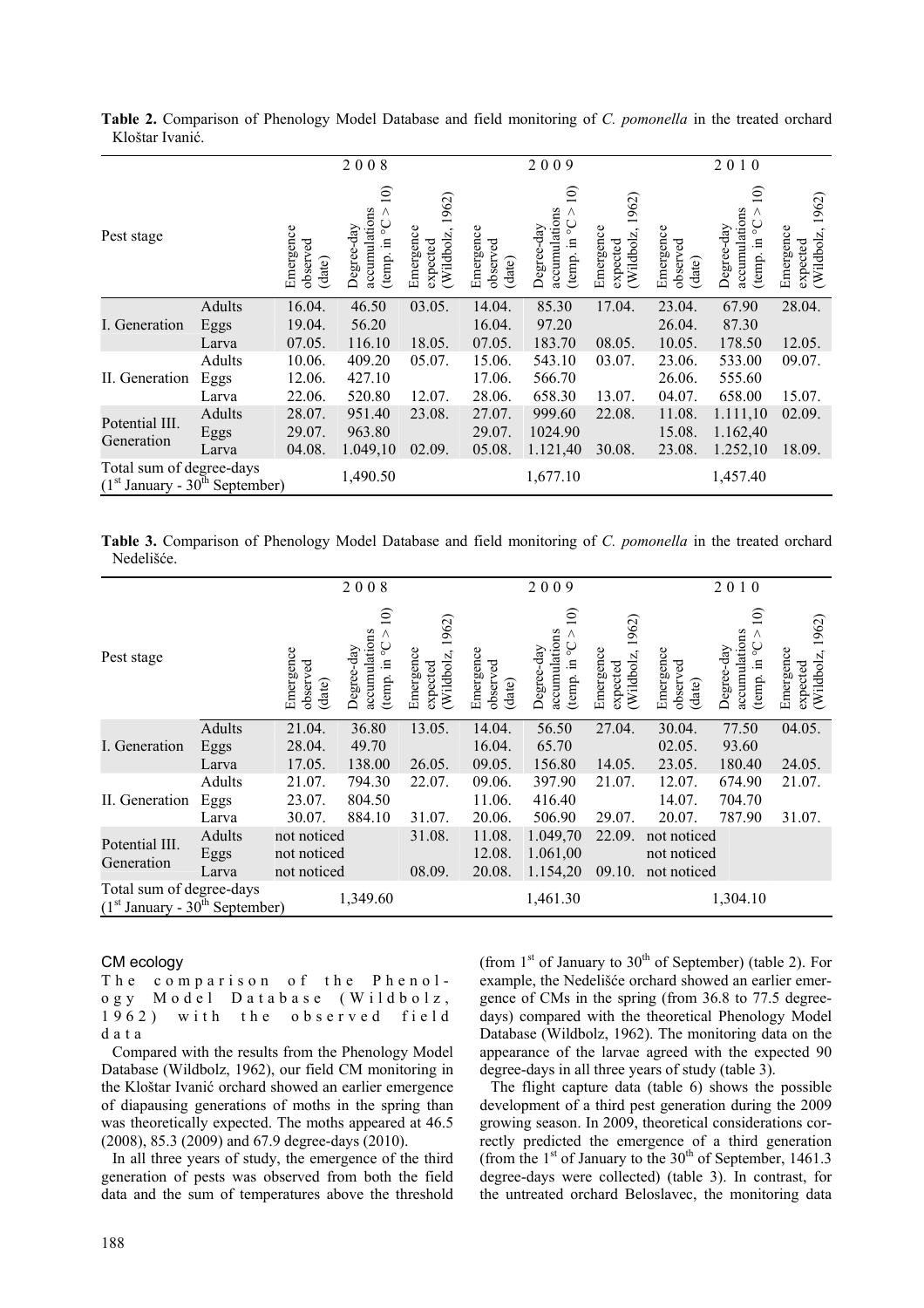for the flight captures revealed a situation that was completely different from the observations at the treated sites (table 4). Although the degree-days value was favourable for the development of a third generation of CM, an additional generation did not appear (table 1).

**Table 4.** *C. pomonella* adults caught during the growing seasons 2008, 2009 and 2010 in the Beloslavec orchard.

|        | 2008                    |        | 2009                    | 2010   |                         |  |  |
|--------|-------------------------|--------|-------------------------|--------|-------------------------|--|--|
| Date   | Captures                | Date   | Captures                | Date   | Captures                |  |  |
| 07.05. | 1                       | 27.04. | 1                       | 30.04. | 1                       |  |  |
| 09.05. | $\overline{\mathbf{c}}$ | 29.04. | 3                       | 02.05. | $\boldsymbol{0}$        |  |  |
| 12.05. | $\overline{2}$          | 01.05. | $\overline{0}$          | 04.05. | $\overline{2}$          |  |  |
| 14.05. | 3                       | 03.05. | 2                       | 06.05. | $\overline{2}$          |  |  |
| 16.05. | $\overline{3}$          | 05.05. | $\overline{0}$          | 08.05. | $\overline{3}$          |  |  |
| 18.05. | 6                       | 07.05. | 3                       | 12.05. | $\overline{0}$          |  |  |
| 20.05. | 8                       | 09.05. | $\overline{4}$          | 14.05. | $\mathbf{1}$            |  |  |
| 22.05. | $\overline{7}$          | 12.05. | $\boldsymbol{0}$        | 16.05. | 1                       |  |  |
| 24.05. | 8                       | 14.05. | $\overline{4}$          | 18.05. | $\overline{4}$          |  |  |
| 26.05. | 12                      | 16.05. | 5                       | 20.05. | 3                       |  |  |
| 28.05. | 9                       | 18.05. | $\overline{\mathbf{3}}$ | 22.05. | $\overline{0}$          |  |  |
| 30.05. | 6                       | 20.05. | 5                       | 24.05. | 5                       |  |  |
| 04.06. | $\overline{4}$          | 24.05. | $\boldsymbol{0}$        | 26.05. | 7                       |  |  |
| 06.06. | 5                       | 28.05. | 7                       | 28.05. | 8                       |  |  |
| 08.06. | 8                       | 30.05. | 5                       | 01.06. | 5                       |  |  |
| 10.06. | 6                       | 02.06. | 8                       | 04.06. | 4                       |  |  |
| 12.06. | 5                       | 04.06. | $\overline{7}$          | 06.06. | 6                       |  |  |
| 14.06. | 3                       | 08.06. | 9                       | 08.06. | 3                       |  |  |
| 16.06. | $\overline{4}$          | 10.06. | $\overline{7}$          | 12.06. | 5                       |  |  |
| 18.06. | 3                       | 12.06. | 12                      | 16.06. | $\overline{c}$          |  |  |
| 20.06. | 5                       | 14.06. | 12                      | 18.06. | $\overline{4}$          |  |  |
| 22.06. | $\overline{4}$          | 16.06. | 10                      | 22.06. | $\boldsymbol{0}$        |  |  |
| 24.06. | $\overline{4}$          | 20.06. | 7                       | 24.06. | 3                       |  |  |
| 26.06. | $\overline{c}$          | 22.06. | 5                       | 28.06. | $\overline{c}$          |  |  |
| 30.06. | $\overline{3}$          | 24.06. | $\overline{\mathbf{3}}$ | 30.06. | $\mathbf{1}$            |  |  |
| 05.07. | $\mathbf{1}$            | 26.06. | $\mathbf{1}$            | 02.07. | 0                       |  |  |
| 08.07. | $\overline{0}$          | 30.06. | $\overline{0}$          | 04.07. | $\overline{0}$          |  |  |
| 10.07. | $\boldsymbol{0}$        | 02.07. | $\boldsymbol{0}$        | 06.07. | 0                       |  |  |
| 13.07. | 8                       | 03.07. | $\overline{4}$          | 08.07. | 5                       |  |  |
| 15.07. | 7                       | 06.07. | $\overline{4}$          | 10.07. | 3                       |  |  |
| 19.07. | 6                       | 08.07. | $\overline{\mathbf{3}}$ | 12.07. | $\overline{0}$          |  |  |
| 21.07. | 3                       | 10.07. | 5                       | 16.07. | 6                       |  |  |
| 23.07. | 5                       | 14.07. | 5                       | 18.07. | 9                       |  |  |
| 26.07. | $\overline{4}$          | 18.07. | 6                       | 20.07. | 5                       |  |  |
| 29.07. | 6                       | 20.07. | 7                       | 24.07. | 8                       |  |  |
| 01.08. | 5                       | 22.07. | 5                       | 28.07. | 7                       |  |  |
| 03.08. | 5                       | 25.07. | $\overline{4}$          | 30.07. | 8                       |  |  |
| 05.08. | 4                       | 29.07. | $\overline{\mathbf{c}}$ | 04.08. | 10                      |  |  |
| 09.08. | $\overline{4}$          | 01.08. | $\overline{\mathbf{3}}$ | 06.08. | $\overline{7}$          |  |  |
| 12.08. | 3                       | 04.08. | 4                       | 10.08. | 5                       |  |  |
| 14.08. | $\overline{c}$          | 06.08. | $\overline{\mathbf{3}}$ | 12.08. | $\overline{4}$          |  |  |
| 20.08. | 3                       | 08.08. | $\overline{c}$          | 16.08. | 6                       |  |  |
| 23.08. | $\overline{2}$          | 11.08. | $\mathbf{1}$            | 18.08. | $\overline{\mathbf{3}}$ |  |  |
|        |                         |        |                         | 20.08. | $\boldsymbol{0}$        |  |  |
|        |                         |        |                         | 24.08. | $\overline{c}$          |  |  |
|        |                         |        |                         | 26.08. | $\mathbf{1}$            |  |  |
|        |                         |        |                         | 30.08. | $\overline{0}$          |  |  |
|        |                         |        |                         | 02.09. | $\boldsymbol{0}$        |  |  |
|        |                         |        |                         |        |                         |  |  |
|        |                         |        |                         | 04.09. | $\mathbf{1}$            |  |  |

In the treated orchards, the CM moths appeared in the spring before they were theoretically expected, whereas the appearance of the moths at the Beloslavec orchard occurred slightly later than anticipated (tables 1 and 4).

#### **Discussion and conclusions**

The codling moth biology and ecology in Northwestern Croatia changed between 1993 and 2010. As seen in the comparison of the flight dynamics of CMs during the past decade (from 1993 to 1999) to the present (2008, 2009 and 2010), the moths from the overwintering generation were observed much earlier in the spring during the past three years. Moreover, the temporal duration of the flight of the moths increased. Worner (1991) reported that studies using time-series analysis and multivariate techniques to analyse the influence of climate on insect populations continue to confirm that climatic factors have a significant influence on how population fluctuations. Changes in the population dynamics of insects are caused by a number of factors, but at least in temperate climates, the temperature is considered to be the most important factor affecting the developmental rate, fecundity and mortality of insects (Worner, 1992).

Shel'deshova (1967) reported that the codling moth was of significant importance as a pest in regions where the sum of the degree-days exceeded 750 (threshold temperature 10 °C) (i.e. where complete development of the population is assured). The sum of seasonal temperature values above 10 °C in Croatia found during the period of this study ranged from 1,304.10 to 1,704.90 degree-days (tables 1 and 3), indicating very favourable conditions for the development of this pest in this region.

Rafoss and Sæthre (2003) confirmed that an increase in temperature could cause a major change in the abundance and pest status of CM.

During our three-year study, we did not observe additional flights of the hypothesised third generation in the untreated orchard despite the similar climatic conditions found among the three orchards. Therefore, we can conclude that the insecticide treatments may be responsible for the changes in the behaviour of this pest in the treated orchards.

Due to climate change and frequent insecticide treatments, CM populations are assumed to have differentiated into many ecotypes with different biological and physiological requirements for their development (Thaler *et al*., 2008).

As a consequence of frequent insecticide treatments, CMs developed resistance to several chemical groups of insecticides (Sauphanor *et al*., 2000; Boivin *et al*., 2001; Bouvier *et al*., 2001; Brun-Barale *et al*., 2005). Crossresistance between chitin inhibitors, moult-activating compounds, such as tebufenozide, and juvenile hormone analogues were detected in the CM populations of Southeastern France (Sauphanor and Bouvier, 1995; Sauphanor *et al*., 2000). Resistance to different classes of insecticides has also been documented in CM populations from Italy (Ioriatti *et al*., 2000; 2005).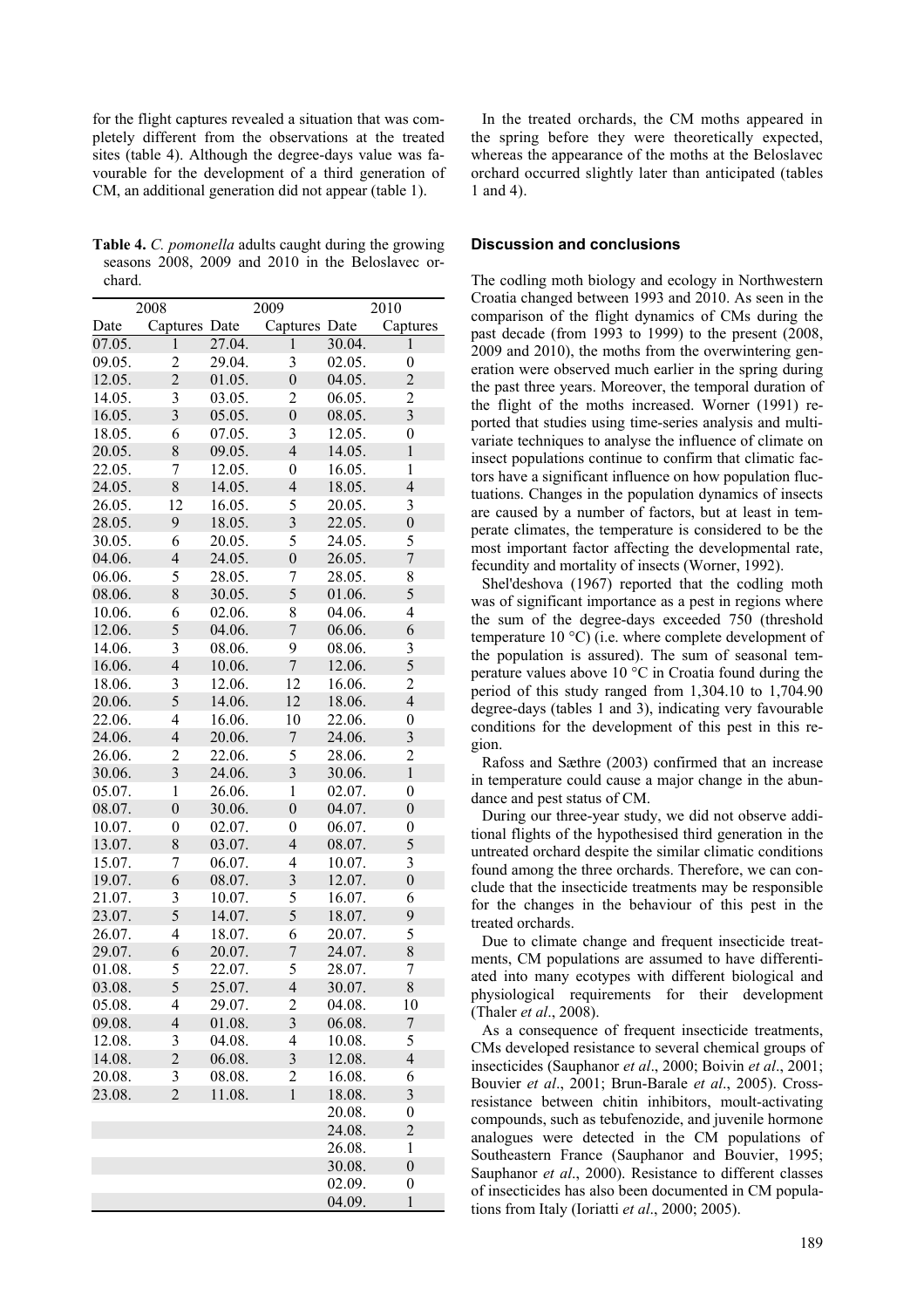|                  | 1997                    |                  | 1998                    |        | 1999           |                  | 2008                           |                  | 2009              |                  | 2010                         |
|------------------|-------------------------|------------------|-------------------------|--------|----------------|------------------|--------------------------------|------------------|-------------------|------------------|------------------------------|
| Date             | Captures Date           |                  | Captures Date           |        | Captures Date  |                  | Captures Date                  |                  | Captures Date     |                  | Captures                     |
| 12.05.           | 30                      | 28.04.           | 47                      | 06.05. | 28             | 16.04.           | $\mathbf{1}$                   | 14.04.           | $\overline{2}$    | 23.04.           | $8\,$                        |
| 14.05.           | 19                      | 30.04.           | $\overline{2}$          | 10.05. | $\,8\,$        | 18.04.           | $\mathbf{1}$                   | 16.04.           | 10                | 28.04.           | 13                           |
| 16.05.           | 10                      | 04.05.           | 76                      | 12.05. | $\overline{7}$ | 21.04.           | 6                              | 20.04.           | 23                | 30.04.           | 19                           |
| 17.05.           | $\overline{7}$          | 06.05.           | 21                      | 14.05. | 13             | 23.04.           | $\mathbf{1}$                   | 23.04.           | 30                | 03.05.           | 21                           |
| 19.05.           | 26                      | 08.05.           | 23                      | 20.05. | 6              | 25.04.           | 7                              | 25.04.           | 30                | 06.05.           | 17                           |
| 21.05.           | 15                      | 12.05.           | $\overline{4}$          | 22.05. | 6              | 28.04.           | 9                              | 29.04.           | 28                | 10.05.           | 19                           |
| 23.05.           | 17                      | 14.05.           | 42                      | 24.05. | $\mathfrak{Z}$ | 30.04.           | 29                             | 04.05.           | 26                | 12.05.           | 11                           |
| 26.05.           | 17                      | 15.05.           | 6                       | 31.05. | 1              | 02.05.           | $8\,$                          | 06.05.           | 34                | 14.05.           | $\mathbf{1}$                 |
| 28.05.           | $\overline{2}$          | 18.05.           | 20                      | 01.06. | 5              | 05.05.           | $\overline{7}$                 | 08.05.           | 33                | 21.05.           | 10                           |
| 05.06.           | 1                       | 20.05.           | $\overline{2}$          | 08.06. | 5              | 09.05.           | 33                             | 11.05.           | 26                | 24.05.           | 16                           |
| 07.06.           | $\overline{\mathbf{3}}$ | 22.05.           | 34                      | 28.06. | $\mathbf{1}$   | 12.05.           | 11                             | 13.05.           | $\mathbf{1}$      | 28.05.           | $\overline{2}$               |
| 09.06.           | $\tau$                  | 25.05.           | $\tau$                  | 02.07. | 6              | 14.05.           | $8\,$                          | 18.05.           | 17                | 01.06.           | 9                            |
| 11.06.           | $\,8\,$                 | 28.05.           | 14                      | 05.07. | 5              | 16.05.           | $\overline{4}$                 | 21.05.           | $10\,$            | 08.06.           | 6                            |
| 12.06.           | 9                       | 01.06.           | $\mathbf{1}$            | 07.07. | $\overline{2}$ | 19.05.           | 9                              | 25.05.           | 33                | 11.06.           | $\mathfrak{Z}$               |
| 16.06.           | 6                       | 03.06.           | $\overline{\mathbf{3}}$ | 21.07. | 3              | 23.05.           | $\mathfrak{Z}$                 | 27.05.           | $\overline{3}$    | 14.06.           | 5                            |
| 17.06.           | 1                       | 05.06.           | 4                       |        |                | 26.05.           | $\overline{4}$                 | 29.05.           | $\overline{2}$    | 16.06.           | 22                           |
| 19.06.           | $\mathbf{1}$            | 08.06.           | 8                       |        |                | 28.05.           | 18                             | 03.06.           | $\overline{4}$    | 18.06.           | $\overline{\mathbf{3}}$      |
| 23.06.           | 5                       | 15.06.           | $\mathbf{1}$            |        |                | 30.05.           | 12                             | 09.06.           | $\mathbf{1}$      | 23.06.           | 34                           |
| 25.06.           | $\overline{7}$          | 19.06.           | $\sqrt{2}$              |        |                | 03.06.           | $\overline{c}$                 | 15.06.           | $\overline{4}$    | 28.06.           | $\mathbf{1}$                 |
| 26.06.           | 1                       | 23.06.           | 5                       |        |                | 10.06.           | 9                              | 17.06.           | $\overline{2}$    | 29.06.           | 6                            |
| 30.06.           | 5                       | 25.06.           | $\overline{4}$          |        |                | 11.06.           | $\mathfrak{Z}$                 | 19.06.           | $\overline{2}$    | 03.07.           | $\overline{2}$               |
| 04.07.           | 1                       | 30.06.           | 16                      |        |                | 13.06.           | 8                              | 26.06.           | 1                 | 05.07.           | 23                           |
| 10.07.           | $\mathbf{1}$            | 03.07.           | $\mathbf{1}$            |        |                | 16.06.           | $\overline{2}$                 | 29.06.           | $\overline{2}$    | 07.07.           | 22                           |
| 11.07.           | 1                       | 07.07.           | 23                      |        |                | 20.06.           | $\mathbf{1}$                   | 01.07.           | 10                | 10.07.           | $\overline{c}$               |
| 14.07.           | 5                       | 10.07.           | $\overline{4}$          |        |                | 23.06.           | $\overline{\mathbf{3}}$        | 04.07.           | $\overline{7}$    | 12.07.           | $\,8$                        |
| 15.07.           | $\tau$                  | 14.07.           | 5                       |        |                | 26.06.           | 6                              | 06.07.           | 21                | 15.07.           | 5                            |
| 17.07.           | $\mathfrak{Z}$          | 17.07.           | 6                       |        |                | 04.07.           | $\sqrt{2}$                     | 09.07.           | 24                | 17.07.           | $\mathbf{1}$                 |
| 18.07.           | 3                       | 20.07.           | 11                      |        |                | 08.07.           | 5                              | 13.07.           | 23                | 20.07.           | 13                           |
| 21.07.           | $\overline{2}$          | 21.07.           | $\overline{4}$          |        |                | 11.07.           | 14                             | 15.07.           | 19                | 22.07.           | $\overline{7}$               |
| 23.07.           | 5                       | 28.07.           | 24                      |        |                | 14.07.           | 16                             | 17.07.           | $\overline{3}$    | 27.07.           | 12                           |
| 25.07.           | $\overline{7}$          | 30.07.           | 24                      |        |                | 17.07.           | 6                              | 27.07.           | 16                | 29.07.           | $\overline{3}$               |
| 28.07.           | 6                       | 31.07.           | 15                      |        |                | 24.07.           | $\mathbf{1}$                   | 31.07.           | $8\,$             | 03.08.           | $\overline{\mathbf{4}}$      |
| 31.07.           | $\overline{2}$          | 03.08.           | 22                      |        |                | 28.07.           | $8\,$                          | 03.08.           | 5                 | 08.08.           | $\overline{2}$               |
| 01.08.           | 1                       | 04.08.           | 7                       |        |                | 30.07.           | 4                              | 06.08.           | 3                 | 11.08.           | 10                           |
| 04.08.           | $\,$ 8 $\,$             | 10.08.           | $\overline{4}$          |        |                | 01.08.           | 11                             | 10.08.           | $\boldsymbol{7}$  | 13.08.           | $\overline{4}$               |
| 06.08.           | 6                       | 12.08.           | 4                       |        |                | 04.08.           | 13                             | 12.08.           | $\tau$            | 16.08.           | 6                            |
| 08.08.           | $\overline{9}$          | 14.08.           | $\overline{\mathbf{3}}$ |        |                | 06.08.           | 6                              | 19.08.           | $\mathbf{1}$      | 20.08.           | $\overline{\mathbf{3}}$      |
|                  | 10                      | 17.08.           | 19                      |        |                |                  |                                |                  |                   |                  | $\overline{c}$               |
| 11.08.           | $\overline{2}$          |                  | $\overline{3}$          |        |                | 11.08.<br>13.08. | 3                              | 21.08.<br>24.08. | 6                 | 23.08.<br>25.08. | $\overline{2}$               |
| 12.08.<br>16.08. | $\mathbf{1}$            | 19.08.<br>21.08. | 3                       |        |                | 18.08.           | $8\,$<br>6                     | 28.08.           | $\mathbf{1}$<br>1 | 27.08.           |                              |
|                  | 7                       |                  |                         |        |                |                  |                                | 29.08.           | $\overline{2}$    | 30.08.           | $\mathbf{1}$<br>$\mathbf{1}$ |
| 18.08.<br>21.08. | $\mathfrak{Z}$          |                  |                         |        |                | 20.08.<br>22.08. | $\overline{4}$                 |                  |                   |                  |                              |
| 25.08.           | $\mathbf{1}$            |                  |                         |        |                | 25.08.           | $\mathbf{1}$<br>$\overline{c}$ |                  |                   |                  |                              |
|                  |                         |                  |                         |        |                | 27.08.           | $\mathbf{2}$                   |                  |                   |                  |                              |
| 26.08.<br>27.08. | 1<br>$\mathbf{1}$       |                  |                         |        |                | 01.09.           | $\mathfrak{Z}$                 |                  |                   |                  |                              |
| 28.08.           | 1                       |                  |                         |        |                | 08.09.           | 6                              |                  |                   |                  |                              |
|                  |                         |                  |                         |        |                |                  |                                |                  |                   |                  |                              |

**Table 5.** *C. pomonella* adults caught during the growing seasons 1997, 1998, 1999, 2008, 2009 and 2010 in the Kloštar Ivanić orchard.

Studies of the resistance of CM to chemical insecticides were not conducted on the moths investigated in this study, but it is reasonable to hypothesise that such changes could have occurred in Croatia. The insecticide treatments that have been most often applied did not achieve satisfactory results despite their correct application (Pajač *et al*., 2011). Resistance mechanisms are multiple and their individual or cumulative effects in a single population are not completely understood (Reyes

### *et al*., 2007).

Intra-population variability in the seasonal regulation of insect life cycles has been shown to result partly from genetic changes (Boivin *et al*., 2003). Selection for insecticide resistance in CM populations resulted from allelic substitutions at two to three loci in the Southeastern French populations of this species (Boivin *et al*., 2003). However, such an adaptive process has been associated with increased heterogeneity in the develop-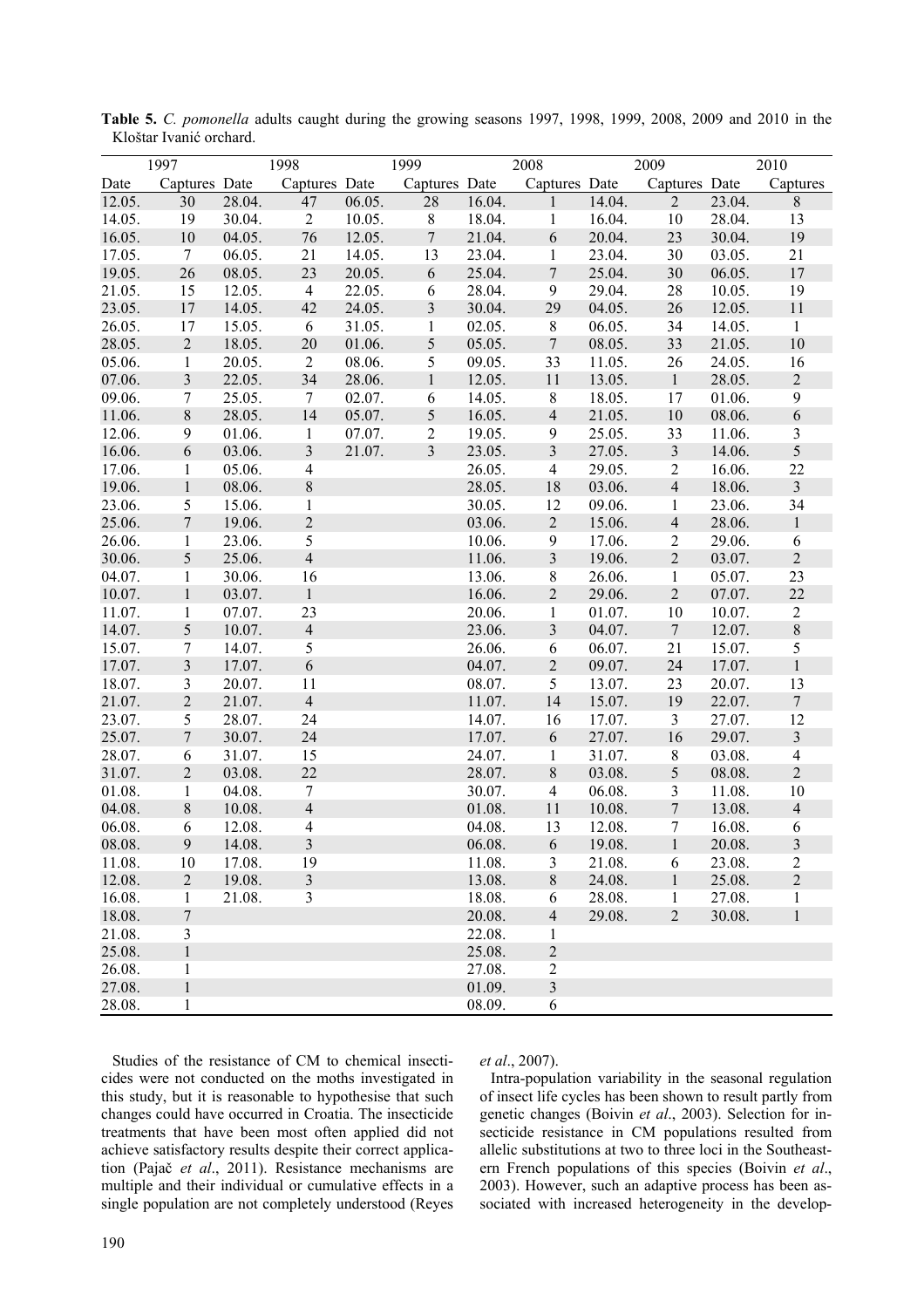| 1997<br>1993 |                         |        | 1998                    |        |                | 1999<br>2008         |                         |        |                         | 2009<br>2010 |                         |        |                         |
|--------------|-------------------------|--------|-------------------------|--------|----------------|----------------------|-------------------------|--------|-------------------------|--------------|-------------------------|--------|-------------------------|
| Date         | Captures Date           |        | <b>Captures Date</b>    |        |                | <b>Captures Date</b> | <b>Captures Date</b>    |        | <b>Captures Date</b>    |              | <b>Captures Date</b>    |        | Captures                |
| 10.05.       | 1                       | 06.05. | 1                       | 08.05. | 1              | 04.05.               | 1                       | 21.04. | 1                       | 14.04.       | $\overline{2}$          | 30.04. | 6                       |
| 12.05.       | $\mathbf{1}$            | 08.05. | $\mathbf{1}$            | 10.05. | $\mathbf{1}$   | 06.05.               | $\mathbf{1}$            | 29.04. | $\mathbf{1}$            | 15.04.       | $\mathbf{1}$            | 03.05. | 3                       |
| 14.05.       | $\mathbf{1}$            | 12.05. | $\sqrt{2}$              | 12.05. | $\mathfrak{Z}$ | 08.05.               | $\mathbf 1$             | 05.05. | $\sqrt{2}$              | 16.04.       | $\overline{2}$          | 13.05. | 5                       |
| 18.05.       | $\overline{4}$          | 14.05. | $\sqrt{2}$              | 14.05. | $\mathbf{1}$   | 16.05.               | $\mathbf{1}$            | 07.05. | $\mathbf{1}$            | 18.04.       | $\mathbf{1}$            | 25.05. | 5                       |
| 20.05.       | $\sqrt{6}$              | 16.05. | $\overline{2}$          | 16.05. | $\,1$          | 22.05.               | $\,1$                   | 12.05. | $\overline{\mathbf{3}}$ | 22.04.       | $\overline{\mathbf{3}}$ | 29.05. | $\overline{\mathbf{3}}$ |
| 22.05.       | 6                       | 18.05. | 7                       | 22.05. | $\mathbf{1}$   | 24.05.               | $\overline{2}$          | 14.05. | $\overline{2}$          | 25.04.       | 1                       | 01.06. | $\mathbf{1}$            |
| 24.05.       | $\overline{\mathbf{3}}$ | 20.05. | $\overline{2}$          | 24.05. | $\overline{2}$ | 26.05.               | $\overline{2}$          | 15.05. | $\mathbf{1}$            | 04.05.       | $\overline{4}$          | 09.06. | $\mathbf{1}$            |
| 26.05.       | 3                       | 22.05. | $\overline{2}$          | 26.05. | $\mathbf{1}$   | 28.05.               | $\mathbf{1}$            | 16.05. | $\mathbf{1}$            | 05.05.       | $\overline{2}$          | 11.06. | $\mathbf 1$             |
| 02.06.       | $\mathbf{1}$            | 24.05. | 3                       | 30.05. | $\mathbf{1}$   | 30.05.               | $\overline{4}$          | 19.05. | 5                       | 06.05.       | $\mathbf{1}$            | 14.06. | $\overline{2}$          |
| 04.06.       | $\mathbf{1}$            | 26.05. | $\mathbf{1}$            | 04.06. | $\mathbf{1}$   | 04.06.               | 1                       | 23.05. | $\mathbf{1}$            | 07.05.       | $\mathbf{1}$            | 18.06. | 4                       |
| 06.06.       | $\mathbf{1}$            | 04.06. | $\mathbf{2}$            | 08.06. | $\mathbf{1}$   | 10.06.               | 3                       | 27.05. | $\overline{2}$          | 08.05.       | $\overline{3}$          | 01.07. | $\mathbf{1}$            |
| 08.06.       | $\overline{2}$          | 08.06. | $\mathbf{1}$            | 10.06. | $\sqrt{2}$     | 12.06.               | $\mathbf{1}$            | 29.05. | $\mathbf{1}$            | 11.05.       | 10                      | 12.07. | $\sqrt{2}$              |
| 10.06.       | $\overline{4}$          | 10.06. | $\mathbf{1}$            | 16.06. | $\mathbf{1}$   | 04.07.               | $\mathbf{1}$            | 30.05. | $\mathbf{1}$            | 12.05.       | 11                      | 15.07. | 5                       |
| 12.06.       | 7                       | 12.06. | $\overline{4}$          | 22.06. | $\mathbf{1}$   | 06.07.               | $\mathbf{1}$            | 02.06. | $\overline{\mathbf{4}}$ | 14.05.       | $\tau$                  | 26.07. | $\overline{\mathbf{3}}$ |
| 14.06.       | $\mathbf{1}$            | 16.06. | $\sqrt{2}$              | 24.06. | $\mathbf{1}$   | 12.07.               | $\mathbf 1$             | 05.06. | $\mathbf{1}$            | 15.05.       | $\tau$                  | 29.07. | $\sqrt{2}$              |
| 16.06.       | $\sqrt{2}$              | 18.06. | $\sqrt{2}$              | 26.06. | $\mathbf{1}$   | 26.07.               | 3                       | 09.06. | $\mathbf{1}$            | 18.05.       | 9                       | 03.08. | $\,1\,$                 |
| 18.06.       | $\overline{2}$          | 20.06. | $\overline{2}$          | 28.06. | $\overline{2}$ | 28.07.               | $\,1$                   | 10.06. | $\overline{2}$          | 19.05.       | 10                      | 09.08. | 9                       |
| 20.06.       | $\mathbf{1}$            | 26.06. | $\overline{2}$          | 02.07. | $\mathbf{1}$   | 02.08.               | $\mathbf{1}$            | 11.06. | $\sqrt{2}$              | 20.05.       | 6                       | 23.08. | 1                       |
| 22.06.       | $\overline{2}$          | 30.06. | 6                       | 14.07. | $\overline{4}$ | 04.08.               | $\overline{\mathbf{3}}$ | 12.06. | $\overline{4}$          | 25.05.       | $\overline{4}$          |        |                         |
| 02.07.       | $\mathbf{1}$            | 02.07. | $\overline{3}$          | 16.07. | $\mathbf{1}$   | 06.08.               | 8                       | 13.06. | $\overline{2}$          | 09.06.       | $\mathbf{1}$            |        |                         |
| 04.07.       | $\mathbf{1}$            | 04.07. | 11                      | 24.07. | $\overline{2}$ | 08.08.               | 5                       | 20.06. | $\mathfrak{Z}$          | 10.06.       | $\overline{4}$          |        |                         |
| 06.07.       | 6                       | 08.07. | $\,$ 8 $\,$             | 26.07. | 5              | 10.08.               | $\overline{4}$          | 23.06. | $\tau$                  | 12.06.       | $\overline{c}$          |        |                         |
| 08.07.       | $\mathbf{1}$            | 10.07. | $\overline{2}$          | 28.07. | $\overline{2}$ | 18.08.               | 3                       | 24.06. | $\,1$                   | 15.06.       | $\overline{c}$          |        |                         |
| 10.07.       | $\mathbf{1}$            | 12.07. | $\mathbf{1}$            | 08.08. | 1              |                      |                         | 26.06. | $8\,$                   | 16.06.       | $\overline{c}$          |        |                         |
| 12.07.       | $\overline{2}$          | 16.07. | $\sqrt{2}$              |        |                |                      |                         | 27.06. | $\overline{\mathbf{3}}$ | 19.06.       | $\overline{\mathbf{3}}$ |        |                         |
| 14.07.       | $\mathbf{1}$            | 18.07. | 5                       |        |                |                      |                         | 28.06. | $\overline{3}$          | 23.06.       | 8                       |        |                         |
| 16.07.       | $\mathbf{1}$            | 24.07. | $\overline{\mathbf{3}}$ |        |                |                      |                         | 30.06. | $\overline{2}$          | 26.06.       | $\overline{\mathbf{3}}$ |        |                         |
| 18.07.       | $\boldsymbol{2}$        | 26.07. | $\mathbf{1}$            |        |                |                      |                         | 02.07. | $\mathbf{1}$            | 29.06.       | $\overline{2}$          |        |                         |
| 20.07.       | $\mathbf{1}$            | 28.07. | $\overline{\mathbf{3}}$ |        |                |                      |                         | 03.07. | $\,1$                   | 02.07.       | $\overline{\mathbf{3}}$ |        |                         |
| 22.07.       | 23                      | 04.08. | $\overline{c}$          |        |                |                      |                         | 04.07. | $\mathbf{1}$            | 04.07.       | $\overline{2}$          |        |                         |
| 24.07.       | 23                      | 06.08. | $\overline{4}$          |        |                |                      |                         | 09.07. | $\overline{2}$          | 06.07.       | $\mathbf{1}$            |        |                         |
| 26.07.       | $\overline{2}$          | 08.08. | $\overline{4}$          |        |                |                      |                         | 21.07. | $8\,$                   | 08.07.       | $\mathbf{1}$            |        |                         |
| 28.07.       | $\overline{3}$          | 10.08. | $\sqrt{2}$              |        |                |                      |                         | 23.07. | 12                      | 11.07.       | $\overline{\mathbf{3}}$ |        |                         |
| 30.07.       | 3                       | 12.08. | $\mathbf{1}$            |        |                |                      |                         | 29.07. | $\mathbf{1}$            | 13.07.       | 3                       |        |                         |
| 02.08.       | $\overline{7}$          | 16.08. | $\overline{2}$          |        |                |                      |                         | 01.08. | $\mathfrak{Z}$          | 14.07.       | $\overline{\mathbf{3}}$ |        |                         |
| 04.08.       | $\mathbf{1}$            | 18.08. | 1                       |        |                |                      |                         | 07.08. | $\overline{4}$          | 17.07.       | 15                      |        |                         |
| 06.08.       | 3                       |        |                         |        |                |                      |                         | 08.08. | 4                       | 21.07.       | $\mathbf{I}$            |        |                         |
| 08.08.       | 1                       |        |                         |        |                |                      |                         | 11.08. | $\overline{c}$          | 24.07.       | 7                       |        |                         |
|              |                         |        |                         |        |                |                      |                         | 12.08. | $\,1$                   | 11.08.       | $\mathbf{1}$            |        |                         |
|              |                         |        |                         |        |                |                      |                         | 13.08. | $\mathbf{1}$            | 12.08.       | 1                       |        |                         |
|              |                         |        |                         |        |                |                      |                         | 14.08. | $\sqrt{2}$              | 22.08.       | $\overline{c}$          |        |                         |
|              |                         |        |                         |        |                |                      |                         | 18.08. | $\mathfrak{Z}$          | 03.09.       | 1                       |        |                         |
|              |                         |        |                         |        |                |                      |                         | 22.08. | $\mathbf{1}$            |              |                         |        |                         |

**Table 6.** *C. pomonella* adults caught during the growing seasons 1993, 1997, 1998, 1999, 2008, 2009 and 2010 in the Nedelišće orchard.

mental responses to climatic factors, such as temperature (Boivin *et al*., 2003).

In previous studies, microsatellite markers were used to investigate genetic structure and gene flow among populations of moths from the same orchards (Beloslavec, Kloštar Ivanić and Nedelišće) in Croatia (Pajač *et al*., 2011). The CM populations from the three Croatian locations revealed low estimates of genetic structure despite differences in the type of control/management (treated vs. untreated apple orchards), indicating high levels of gene flow and movement. Genetic differentiation across the studied geographical regions was low  $(F_{ST}$  values ranging from 0.02 to 0.04) (Pajač *et al*., 2011). This result is consistent with the findings of previous studies of CM populations in Europe and elsewhere (Buès *et al*., 1995; Franck *et al*., 2007; Fuentes-Contreras *et al*., 2008; Franck and Timm, 2010). The findings cited here confirm the general hypothesis of a lack of genetic differentiation across populations of lepidopteran pests.

Although the variability among the orchards was relatively low, the genetic variation was significantly partitioned within the individuals in all of the categories examined (the management type and the second and third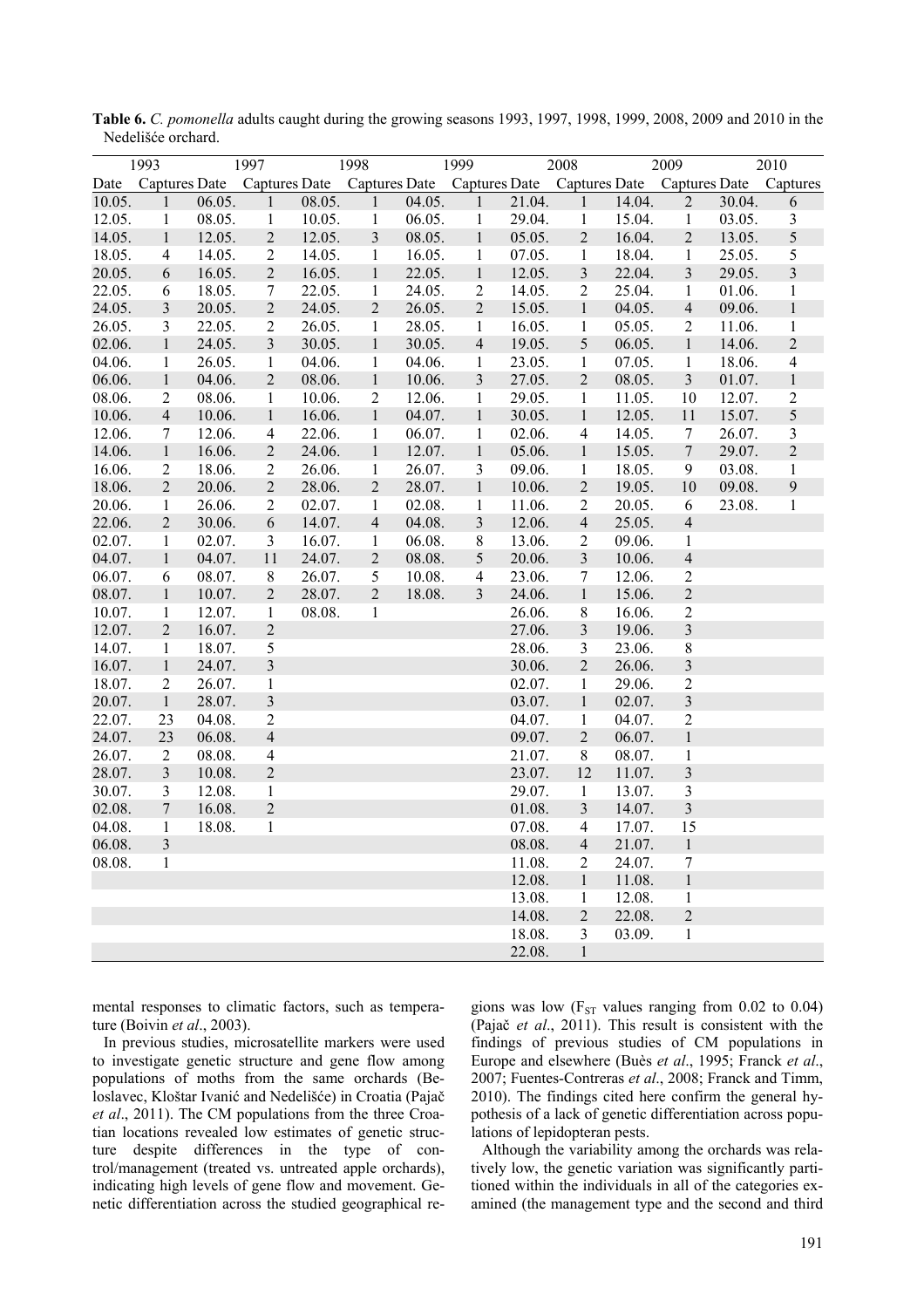generations of each population), indicating high allelic diversity. Although the differences in allelic richness were not statistically significant, the CM population from the untreated orchard had the greatest average allelic diversity compared with the treated orchards, and certain alleles appeared only in the untreated orchard (Pajač *et al*., 2011). This finding indicates that insecticide treatments potentially lower allelic richness.

To date, not all of the possible mechanisms that can influence the changes in the behaviour of this pest are known, and the genes responsible for chemical resistance have not been characterised.

Evidently, it is possible that a third generation of the pest can develop in Croatia in years in which the sum of the degree-day is higher than average and at locations that are subjected to intensive chemical control treatments. Nevertheless, genetic analyses suggest that the moths from treated sites undergo changes in their genetic structure that positively enhance their reproductive ability and generally influence their biology.

#### **Acknowledgements**

This research was part of Ivana Pajac's Ph.D. work and was supported by a larger research project entitled "Integrated measures for protection against apple pests" (178-1782066-2081), which was funded by the Ministry of Science, Education and Sports of the Republic of Croatia.

#### **References**

- ALFORD D. V., 1984.- *A colour atlas of fruit pests their recognition, biology and control*.- Wolfe Publishing Ltd., London, UK.
- BARIĆ B., PAJAČ I., 2009.- Codling moth *Cydia pomonella*  more and more dangerous pest in orchards, pp. 265-266. In: *Proceedings of the 44<sup>th</sup> Croatian and 4<sup>th</sup> international symposium on agriculture*, Opatija,| Croatia, 15-20 February 2009.
- BARIĆ B., PAJAČ I., GRUBIŠIC D., 2008.- The current issue codling moth control in the Croatian apple orchards, p 190. In: *Proceedings of the*  $7<sup>th</sup>$  *international conference on integrated fruit production*, Avignon, France, 27-30 October 2008.
- BARNES M. M., 1991.- Codling moth occurrence, host race formation, and damage, pp. 313-327. In: *Tortricid pests: their biology, natural enemies and control* (VAN DER GEEST L. P. S, EVENHUIS H. H., Eds).- Elsevier, Amsterdam, The Netherland.
- BOIVIN T., CHABERT D'HIÈRES C., BOUVIER J.-C., BESLAY D., SAUPHANOR B., 2001.- Pleiotropy of insecticide resistance in the codling moth, *Cydia pomonella*.- *Entomologia Experimentalis et Applicata*, 99: 381-386.
- BOIVIN T., BOUVIER J.-C., BESLAY D., SAUPHANOR B., 2003.- Phenological segregation of insecticide resistance alleles in the codling moth *Cydia pomonella* (Lepidoptera: Tortricidae): a case study of ecological divergences associated with adaptive changes in populations.- *Genetical Research*, 81: 169-177.
- BOUVIER J.-C., BUÈS R., BOIVIN T., BOUDINHON L., BESLAY D., SAUPHANOR B., 2001.- Deltamethrin resistance in the codling moth (Lepidoptera: Tortricidae): inheritance and number of genes involved.- *Heredity*, 87: 456-462.
- BRUN-BARALE A., BOUVIER J.-C., PAURON D., BERGÉ J.-B., SAUPHANOR B., 2005.- Involvement of a sodium channel mutation in pyrethroid resistance in *Cydia pomonella* L., and development of a diagnostic test.- *Pest Management Science*, 61: 549-554.
- BUES R., TOUBON J.-F., POITOUT H. S., 1995.- Variabilité écophysiologique et enzymatique de *Cydia pomonella* L. en fonction de l'origine géographique et de la plante hôte.- *Agronomie*, 15: 221-231.
- CHARMILLOT P. J., PASQUIER D., 2003.- Combination of mating disruption (MD) technique and granulosis virus to control resistant strains of codling moth *Cydia pomonella*.- *IOBC/wprs Bulletin*, 26: 27-29.
- CIGLAR I., 1998.- *Integrirana zaštita voćnjaka i vinograda* [Integrated pest management in orchards and vineyards].- Zrinski, Čakovec, Croatia.
- EPPO STANDARDS, 2004.- Efficacy evaluation of insecticides - *Cydia pomonella* PP 1/7 (3), pp. 4-6. In: *Efficacy evaluation of plant protection product, volume 3 insecticides & acaricides*.- OEPP-EPPO, Paris, France.
- FRANCK P., TIMM A. E., 2010.- Population genetic structure of *Cydia pomonella*: a review and case study comparing spatiotemporal variation.- *Journal of Applied Entomology*, 134: 191-200.
- FRANCK P., REYES M., OLIVARES J., SAUPHANOR B., 2007.- Genetic architecture in codling moth populations: comparison between microsatellite and insecticide resistance markers.- *Molecular Ecology*, 16: 3554-3564.
- FUENTES-CONTRERAS E., ESPINOZA J. L., LAVANDERO B., RAMÍREZ C. C., 2008.- Population genetic structure of codling moth (Lepidoptera: Tortricidae) from apple orchards in central Chile.- *Journal of Economic Entomology*, 101 (1): 190-198.
- GEIER P. W., 1963.- The life history of codling moth, *Cydia pomonella* (L.) (Lepidoptera:Tortricidae), in the Australian capital territory.- *Australian Journal of Zoology*, 11 (3): 323-367.
- IORIATTI C., SAUPHANOR B., CAINELLI R., RIZZI C., TASIN M., 2000.- *Cydia pomonella* L.: primo caso di resistenza a diflubenzuron in Trentino.- *Atti Giornate Fitopatologiche*, 1: 319-325.
- IORIATTI C., CHARMILLOT P. J., FORNO F., MATTEDI L., PAS-QUIER D., RIZZI C., 2005.- Control of codling moth *Cydia pomonella* L. using insecticides: field efficacy in relation to the susceptibility of the insect.- *IOBC/wprs Bulletin*, 28: 259-264.
- KOVAČEVIĆ Ž., 1952.- *Applied entomology*.- II. Edition Agricultural pests, University of Zagreb, Zagreb, Croatia.
- MACELJSKI M., 1999.- *Poljoprivredna entomologija* [Agricultural entomology].- Zrinski, Čakovec, Croatia: cf pp. 272- 275. (in Croatian)
- MERANER A., BRANDSTÄTTER A., THALER R., ARAY B., UNTERLECHNER M., NIEDERSTÄTTER H., PARSON W., ZELGER R., DALLA VIA J., DALLINGER R., 2008.- Molecular phylogeny and population structure of the codling moth (*Cydia pomonella*) in Central Europe: I. Ancient clade splitting revealed by mitochondrial haplotype markers.- *Molecular Phylogenetics and Evolution*, 48: 825-837.
- PAJAČ I., BARIĆ B., ŠIMON S., MIKAC K. M., PEJIĆ I., 2011.- An initial examination of the population genetic structure of *Cydia pomonella* (Lepidoptera: Tortricidae) in Croatian apple orchards.- *Journal of Food, Agriculture & Environment*, 9 (3-4): 459-464.
- POLESNY F., 2000.- Integrated control of codling moth (*Cydia pomonella*) in Austria.- *Acta Horticulturae*, 525: 285-290.
- RAFOSS T., SÆTHRE M. G., 2003.- Spatial and temporal distribution of bioclimatic potential for the Codling moth and the Colorado potato beetle in Norway: model predictions versus climate and field data from the 1990s.- *Agricultural and Forest Entomology*, 5: 75-86.